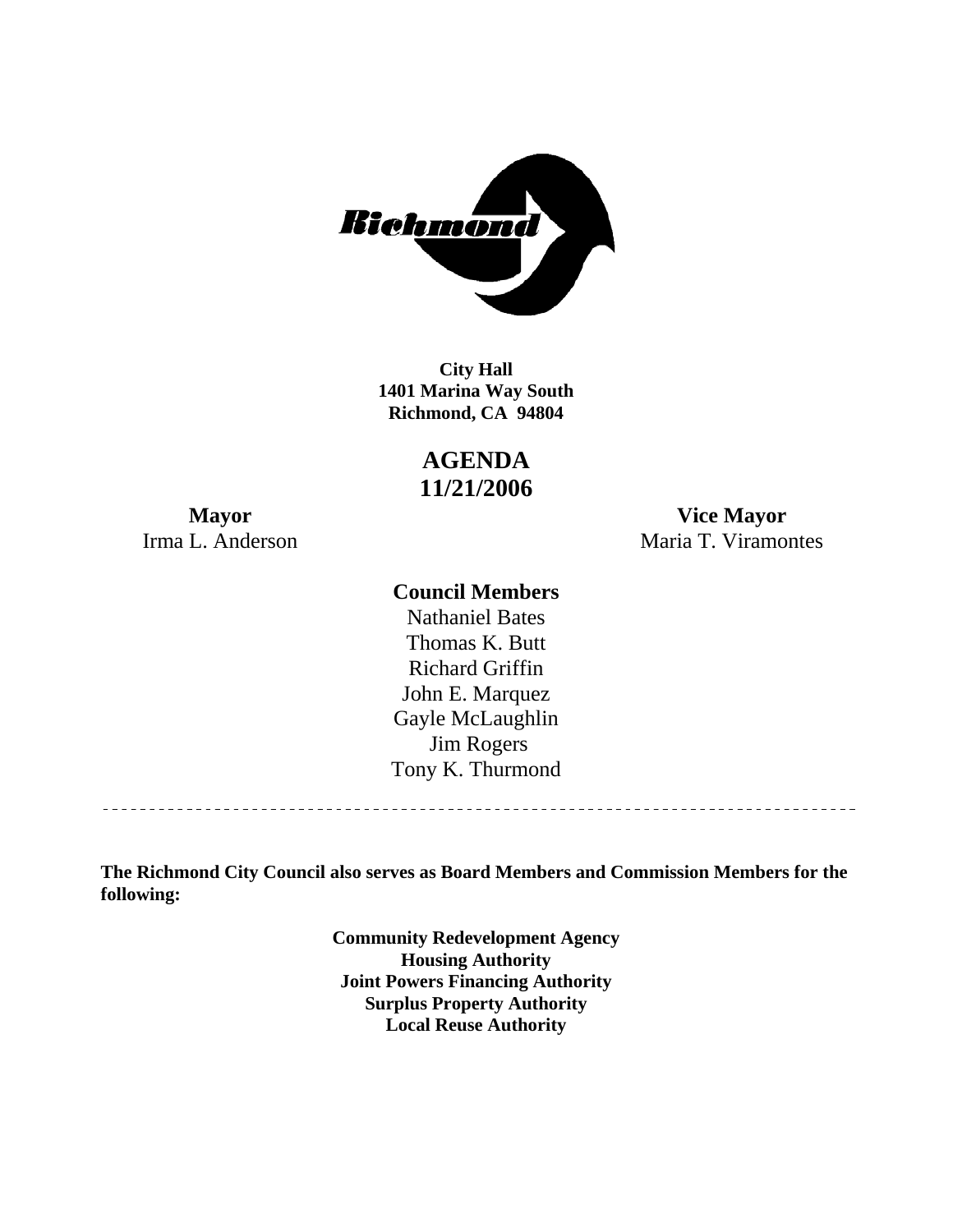# **MEETING PROCEDURES**

The City of Richmond encourages community participation at its City Council meetings and has established procedures that are intended to accommodate public input in a timely and time-sensitive way. As a courtesy to all members of the public who wish to participate in City Council meetings, please observe the following procedures:

**PUBLIC COMMENT ON AGENDA ITEMS:** Anyone who desires to address the City Council on items appearing on the agenda must complete and file a pink speaker's card with the City Clerk **prior** to the City Council's consideration of the item. Once the City Clerk has announced the item and discussion has commenced, no person shall be permitted to speak on the item other than those persons who have submitted their names to the City Clerk. Your name will be called when the item is announced for discussion. **Each speaker will be allowed TWO (2) MINUTES to address the City Council on NON-PUBLIC HEARING items listed on the agenda.** 

**OPEN FORUM FOR PUBLIC COMMENT:** Individuals who would like to address the City Council on matters not listed on the agenda or on **Presentations, Proclamations and Commendations, Report from the City Attorney, or Reports of Officers** may do so under Open Forum. All speakers must complete and file a pink speaker's card with the City Clerk **prior** to the commencement of Open Forum. **The amount of time allotted to individual speakers shall be determined based on the number of persons requesting to speak during this item. The time allocation for each speaker will be as follows: 15 or fewer speakers, a maximum of 2 minutes; 16 to 24 speakers, a maximum of 1 and one-half minutes; and 25 or more speakers, a maximum of 1 minute.** 

#### **SPEAKERS ARE REQUESTED TO OCCUPY THE RESERVED SEATS IN THE FRONT ROW BEHIND THE SPEAKER'S PODIUM AS THEIR NAME IS ANNOUNCED BY THE CITY CLERK.**

**CONSENT CALENDAR:** Consent Calendar items are considered routine and will be enacted, approved or adopted by one motion unless a request for removal for discussion or explanation is received from the audience or the City Council. A member of the audience requesting to remove an item from the Consent Calendar must complete and file a speaker's card with the City Clerk **prior to the City Council's consideration of Item C, Agenda Review.** An item removed from the Consent Calendar may be placed anywhere on the agenda following the City Council's agenda review.

*The City Council's adopted Rules of Procedure recognize that debate on policy is healthy; debate on personalities is not. The Chairperson has the right and obligation to cut off discussion that is too personal, too loud, or too crude.* 

**\*\*\*\*\*\*\*\*\*\*\*\*\*\*\*\*\*\*\*\*\*\*\*\*\*\*\*\*\*\*\*\*\*\*\*\*\*\*\*\*\*\*\*\*\*\*\*\*\*\*\*\*\*\*\*\*\*\***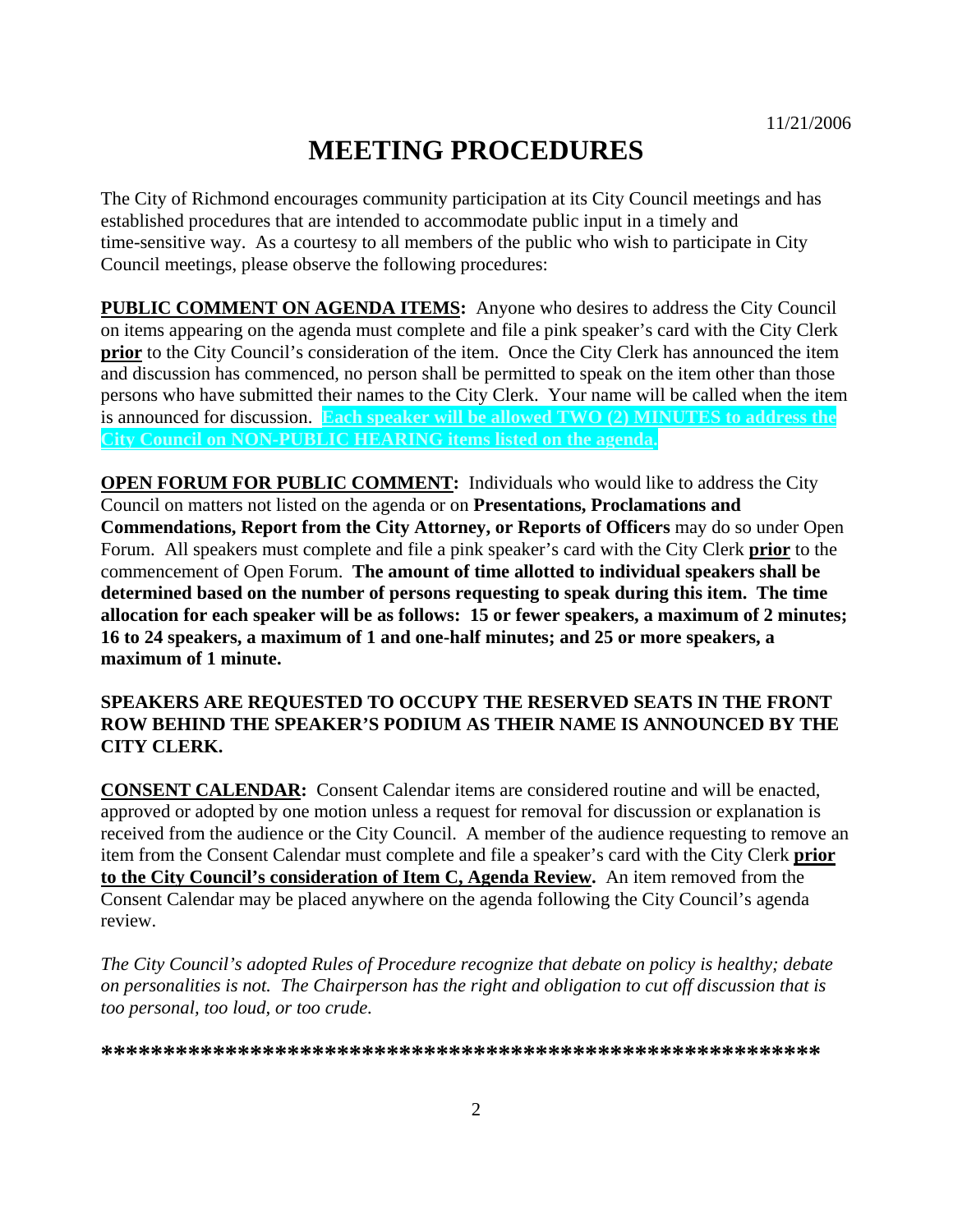# **Evening Open Session**

6:00 p.m.

#### **A. ROLL CALL**

#### **B. PUBLIC COMMENT**

#### **C. ADJOURN TO CLOSED SESSION**

# **Closed Session**

Shimada Room of City Hall

# **A. CITY COUNCIL**

**CC A-1.** LIABILITY CLAIMS

Claimant: Christian Velasquez Agency Claimed Against: City of Richmond Claimant: Russell Boyer Agency Claimed Against: City of Richmond

**\*\*\*\*\*\*\*\*\*\*\*\*\*\*\*\*\*\*\*\*\*\*\*\*\*\*\*\*\*\*\*\*\*\*\*\*\*\*\*\*\*\*\*\*\*\*\*\*\*\*\*\*\*\*\*\*\*\*\*\*** 

# **Evening Sessions**

Council Chambers

# **Joint Meeting of the Joint Powers Financing Authority/City Council**

7:00 p.m.

#### **PLEDGE TO THE FLAG**

# **A. ROLL CALL**

#### **B. STATEMENT OF CONFLICT OF INTEREST**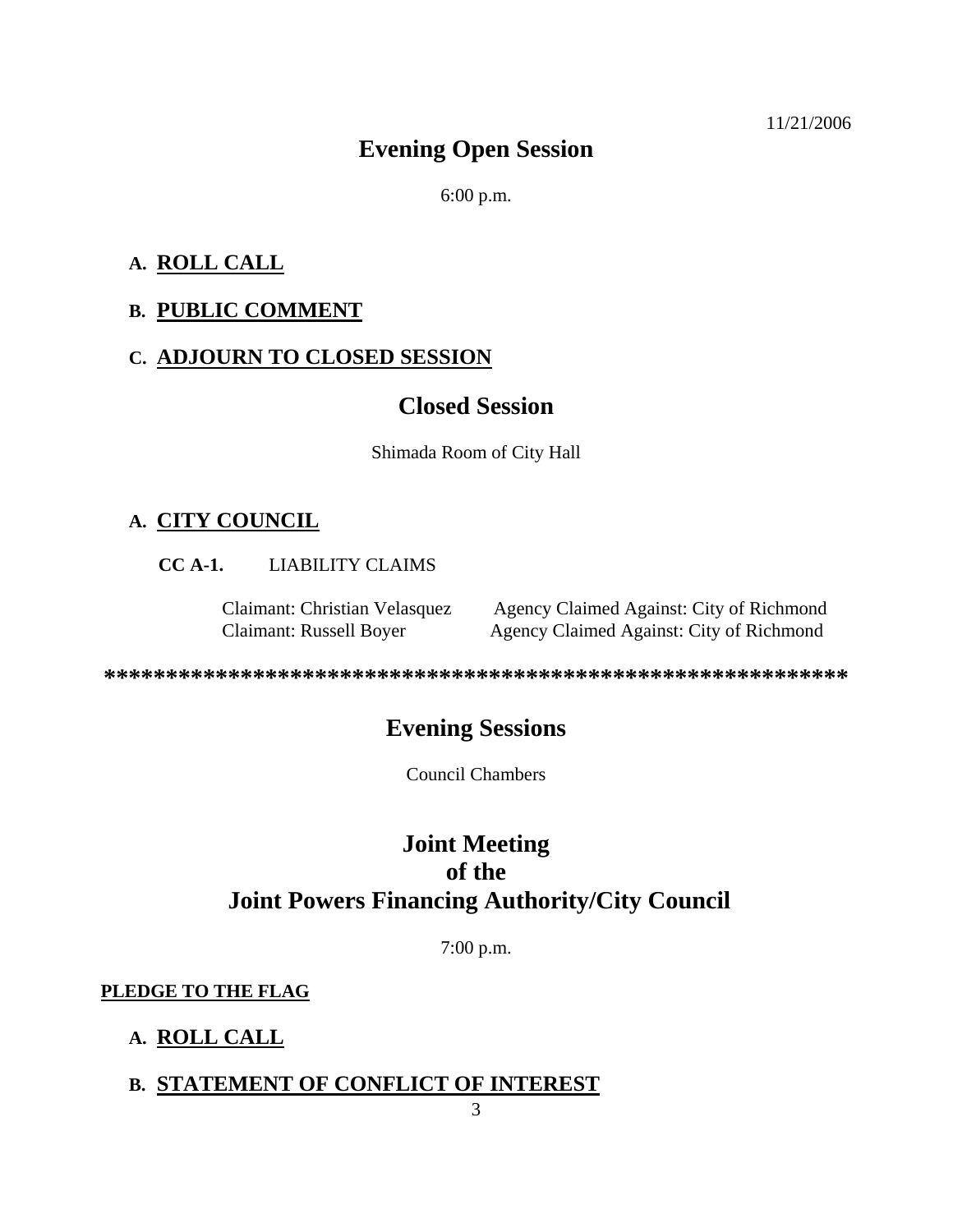### **C. PUBLIC HEARINGS**

- **C-1.** Conduct a public hearing to hear comments regarding the proposed refunding of the Affordable Housing Agency Subordinate Multifamily Housing Revenue Bonds (Westridge at Hilltop Apartments, Series A-S) and adopt the following resolutions:
	- a) **ADOPT A CITY COUNCIL RESOLUTION** directing staff to prepare proceedings in connection with the issuance by the Joint Powers Financing Authority of not to exceed \$14,000,000 of its Subordinate Multifamily Housing Revenue Bonds (Westridge at Hilltop Apartments), Series 2006 and authorizing the execution and delivery of certain documents in connection therewith - Finance Department (James Goins 620-6740).
	- b) **ADOPT A JOINT POWERS FINANCING AUTHORITY RESOLUTION** directing staff to prepare proceedings in connection with the issuance by the Joint Powers Financing Authority of not to exceed \$14,000,000 of its Subordinate Multifamily Housing Revenue Bonds (Westridge at Hilltop Apartments) Series 2006 and authorizing the execution and delivery of certain documents in connection therewith - Finance Department (James Goins 620- 6740).

# **D. OPEN FORUM FOR PUBLIC COMMENT**

# **E. ADJOURNMENT**

**\*\*\*\*\*\*\*\*\*\*\*\*\*\*\*\*\*\*\*\*\*\*\*\*\*\*\*\*\*\*\*\*\*\*\*\*\*\*\*\*\*\*\*\*\*\*\*\*\*\*\*\*\*\*\*\*\*\*\*\*** 

# **CITY COUNCIL**

7:05 p.m.

# **A. ROLL CALL**

# **B. STATEMENT OF CONFLICT OF INTEREST**

#### **C. AGENDA REVIEW**

# **D. REPORT FROM THE CITY ATTORNEY OF FINAL DECISIONS MADE AND NON-CONFIDENTIAL DISCUSSIONS HELD DURING**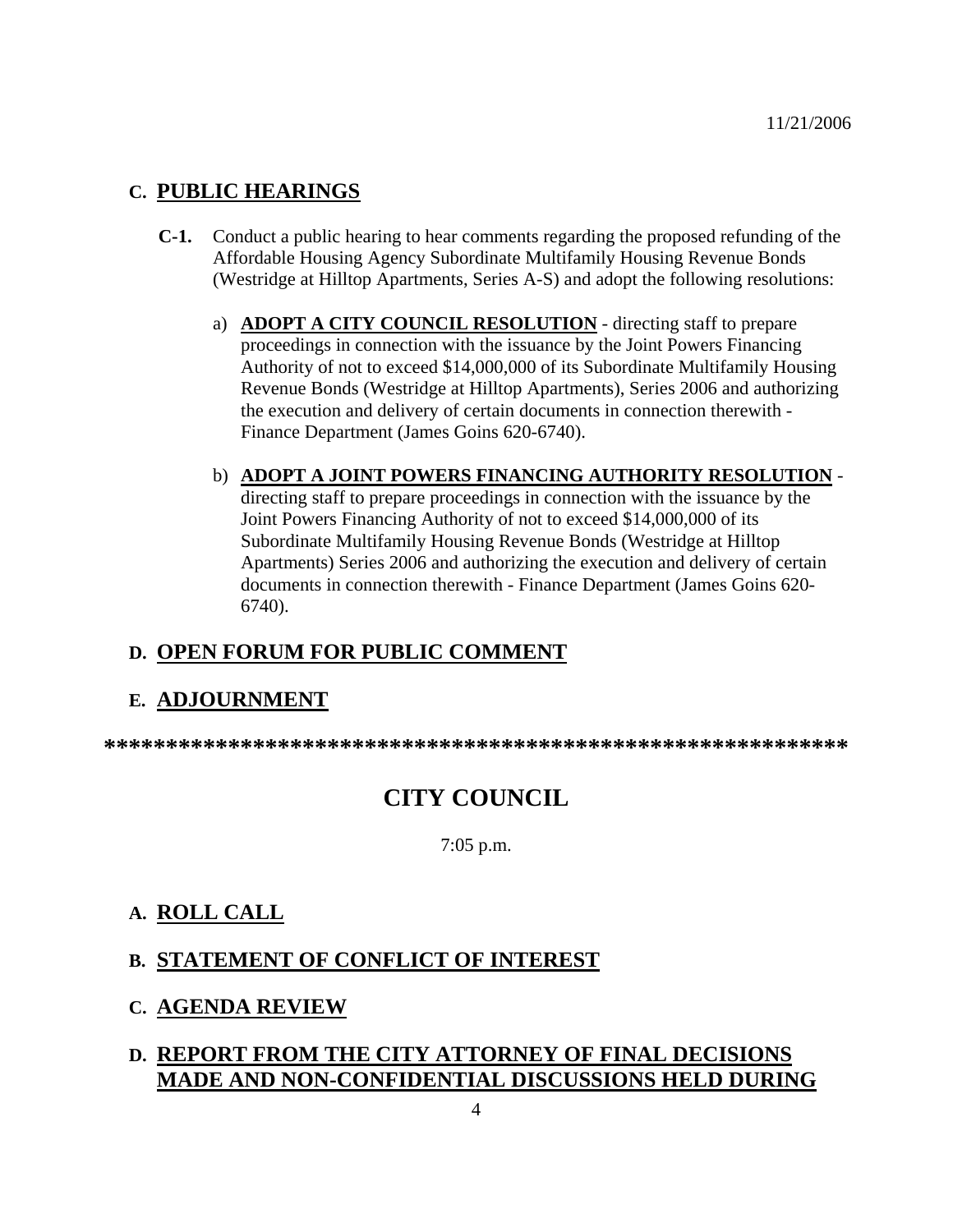# **CLOSED SESSION**

#### **E. OPEN FORUM FOR PUBLIC COMMENT**

#### **F. PRESENTATION, PROCLAMATIONS, AND COMMENDATIONS**

**F-1.** Present a Certificate of Appreciation to the Richmond Police Explorers and individual certificates to the competitors and their coaches for their participation in the 2006 Seventh Annual Central Coast Law Enforcement Explorer Competition - Mayor Anderson (620-6503).

#### **G. CONSENT CALENDAR**

- **G-1. ADOPT AN ORDINANCE** establishing wages, salary, and compensation for the new classification of Lead Payroll Coordinator (salary range: \$5,027 - 6,085/month) - Human Resources (Leslie Knight 620-6600).
- **G-2. ADOPT AN ORDINANCE** establishing wages, salary, and compensation for the new classification of Redevelopment Contract Administrator II (salary range: \$5,823 - \$7,043/month) - Human Resources (Leslie Knight 620-6600).
- **G-3. ADOPT A RESOLUTION** authorizing the City to accept a \$21,378 University of California, Berkeley School of Public Health Grant for a sobriety checkpoint program, and to appropriate this amount for overtime cost for sworn and general personnel - Police Department (Chief Chris Magnus 620-6655).
- **G-4. ADOPT A RESOLUTION** accepting certain streets and public improvements completed by the developer, Whitecastle Development, Inc. of Subdivision 8667, which is known as "Country Club Villas," as specified in the Improvement Agreement dated June 29, 2004 - Engineering (Rich Davidson 307-8105).
- **G-5. ADOPT A RESOLUTION** accepting certain streets and public improvements completed by the developer, Whitecastle Development, Inc. of Subdivision 8668, which is known as "Bay Laurel," as specified in the Improvement Agreement dated June 29, 2004 - Engineering (Rich Davidson 307-8105).

**G-6.**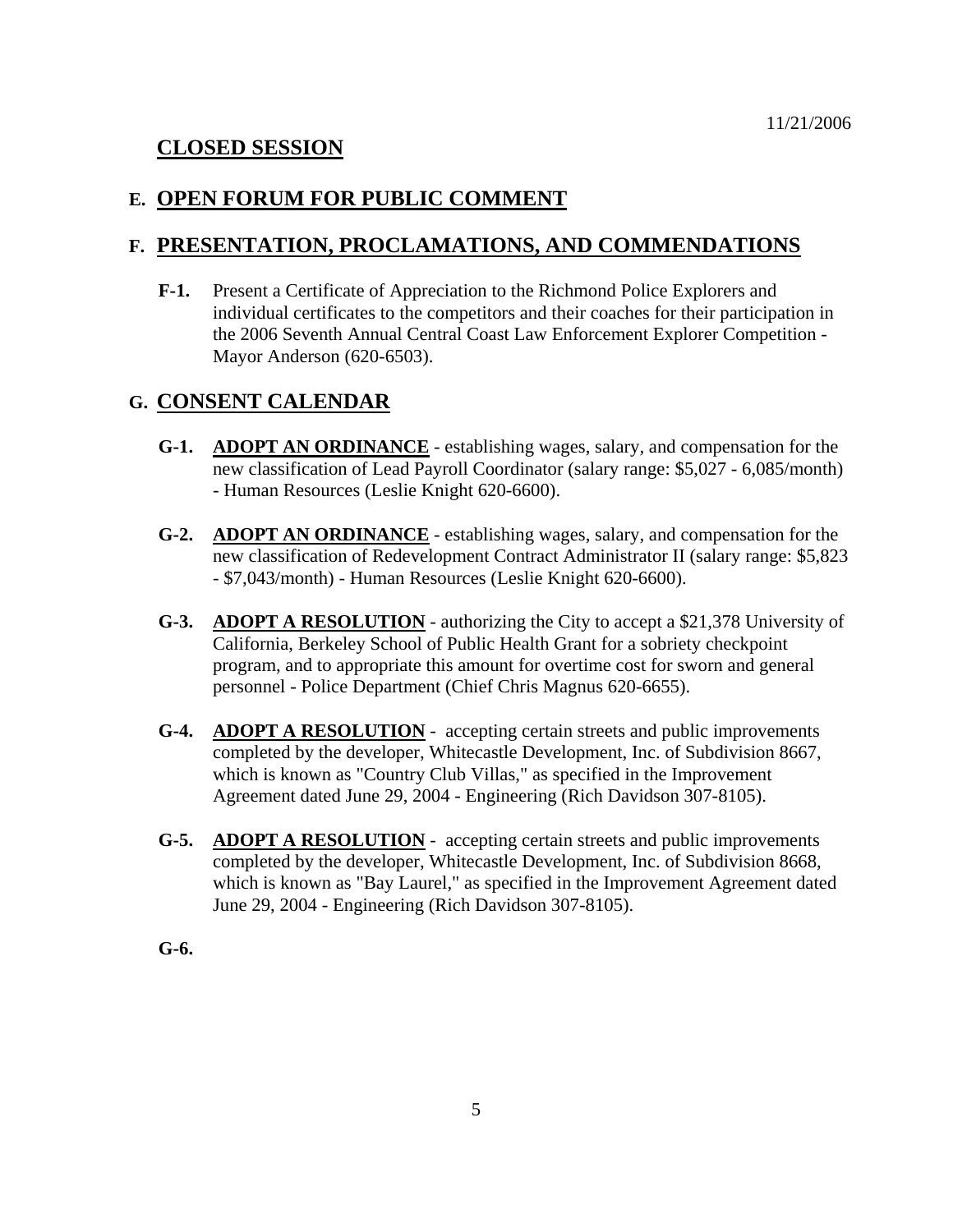**ADOPT A RESOLUTION** - renewing standing orders/outline agreements for technology related goods and service from various vendors in an amount not to exceed \$150,000 per year per vendor for fiscal years 2006-2007 and 2007-2008 - Information Technology (Sue Hartman 620-6874).

- **G-7. APPROVE** a contract for library building needs assessment with Chong Partners in an amount not to exceed \$107,000 for the Richmond Public Library, and authorize the Director of Library and Community Services to sign any necessary documents related to this contract - Library and Community Services (Monique le Conge 620- 6554).
- **G-8. APPROVE** meeting schedule of the City Council for December 5 and 12, 2006, and, January 2, 9, (by statute for swearing-in ceremony) and 16, 2007 - City Clerk's Office (Diane Holmes 620-6513).
- **G-9. APPROVE** minutes of the meeting held on November 14, 2006 City Clerk's Office (Diane Holmes 620-6513).

#### **H. PUBLIC HEARINGS**

#### **I. RESOLUTIONS**

#### **J. ORDINANCES**

# **K. COUNCIL AS A WHOLE**

- **K-1.** Nominate and approve a voting delegate and an alternate to cast the City of Richmond's votes during the business meeting of the National League of Cities' Annual Meeting – City Manager's Office/City Clerk's Office (Bill Lindsay/Diane Holmes 620-6513).
- **K-2.** Approve, in substantially the form presented, the Municipal Services Agreement (MSA) between the Scotts Valley Band of Pomo Indians and the City of Richmond with such changes that the City Manager determines is in the best interests of the City - City Manager's Office (Bill Lindsay 620-6512).
- **K-3.** Discuss and provide direction to staff regarding litter in railroad right-of ways Councilmember Rogers (620 - 6581).
- **K-4.** Discuss and make recommendations concerning possible changes in Richmond Police compensation to reflect changes in other departments' compensation – Councilmember Rogers (867-5725).

# **L. COMMUNICATIONS**